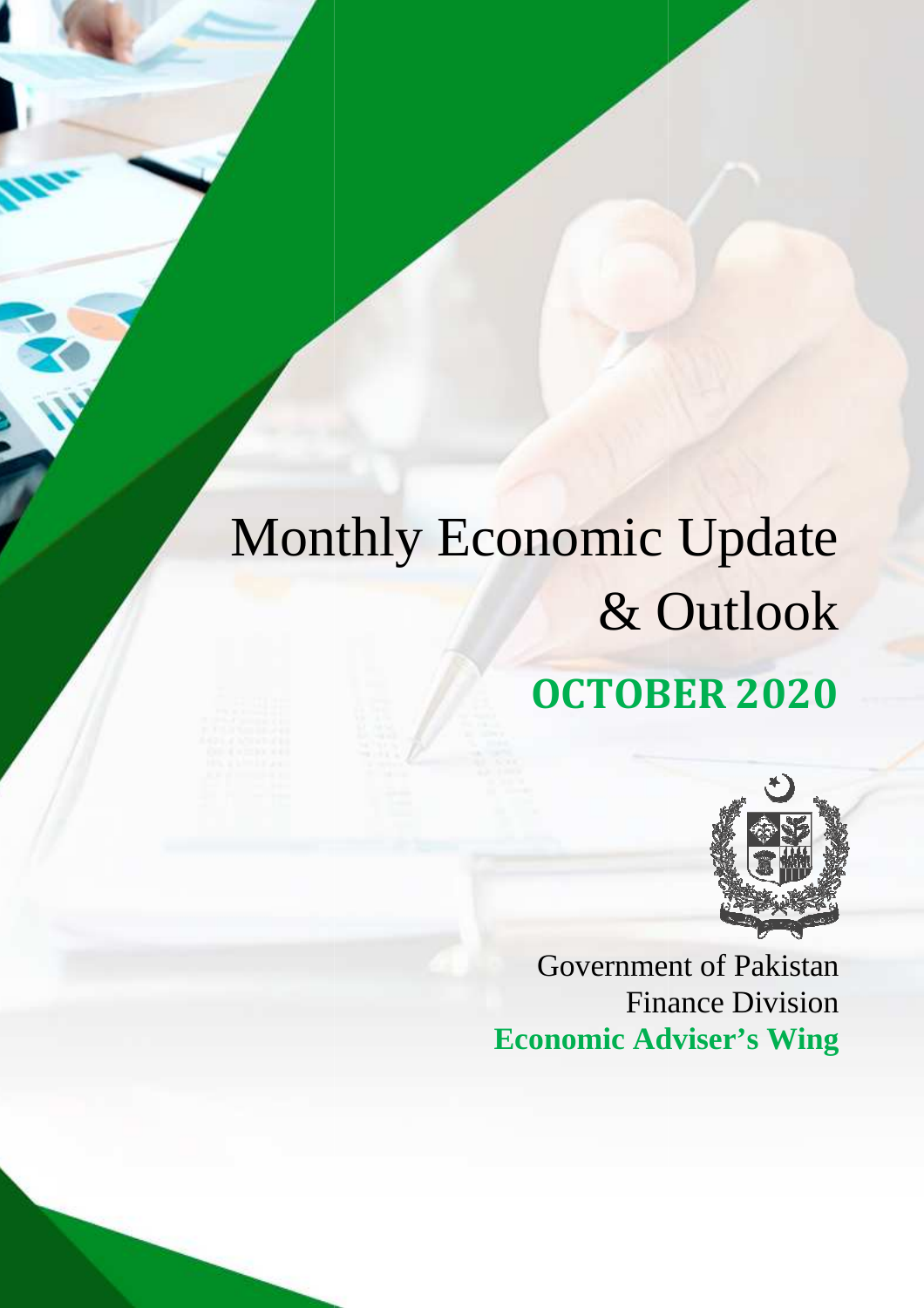

## **Contents**

| 3  |
|----|
| 11 |
| 13 |
| 14 |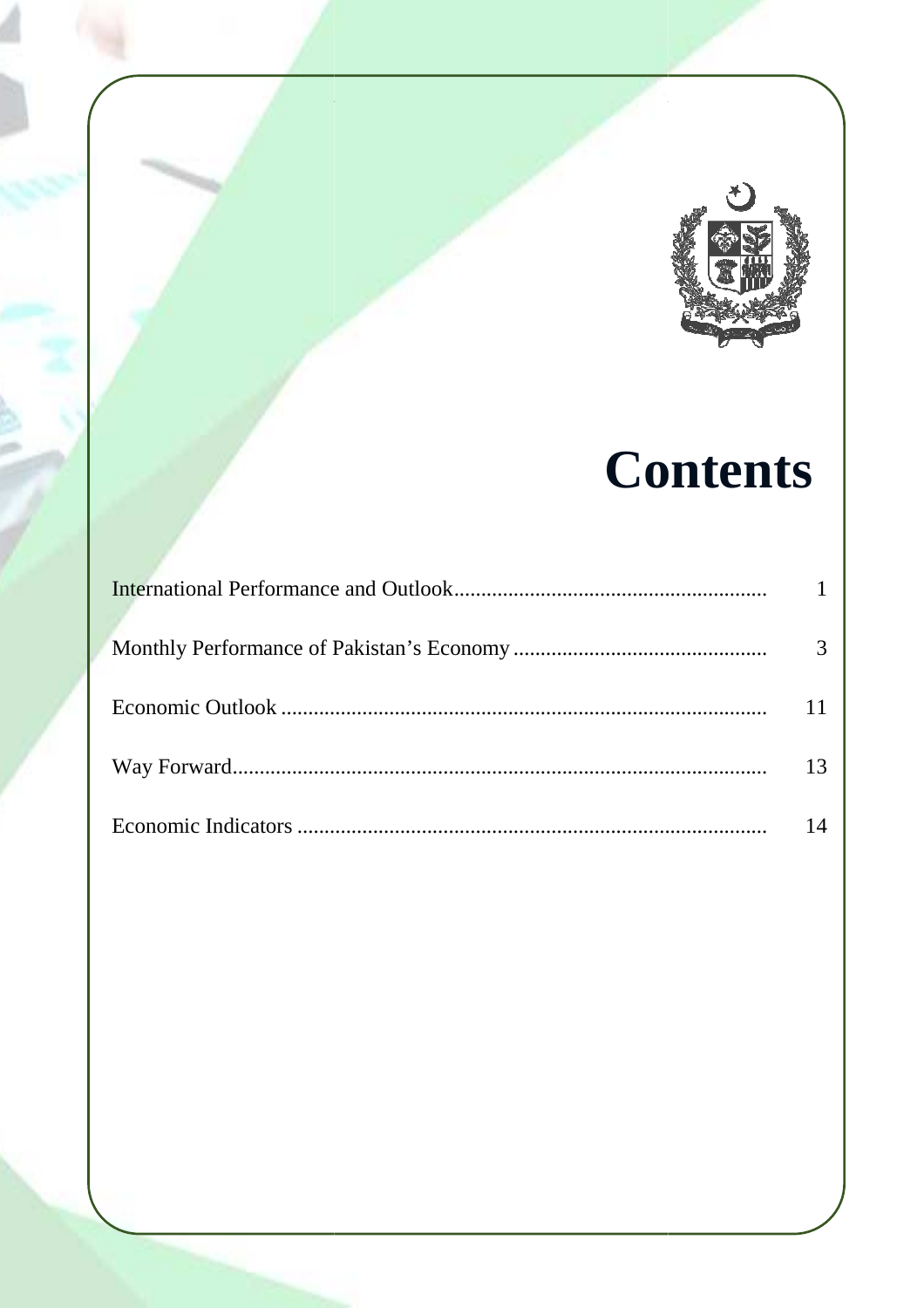## **1. International Performance and Outlook**

IMF has upgraded its outlook for 2020 by revising the global economic contraction to 4.4 percent, compared to its earlier forecast in June of contraction 5.2 percent. However, looking at the impact of the ongoing Coronavirus, the IMF reported that social distancing will continue in 2021, thus there will be slightly less growth 5.2 percent in 2021 (5.4 percent estimated in June).

In recent weeks, Europe and the US have experienced new waves of COVID-19 infections. In several of those countries, new partial lockdowns have been enforced. But so far, the economies of these countries have shown resilience.

The Weekly Economic Index (WEI) of the Federal Reserve Bank of New York is an index of 10 daily and weekly indicators of real economic activity, scaled to align with the four-quarter GDP growth rate in the US. This index continued its upward trend up to the latest available data point in mid-October 2020. But the current value of this index indicates that economic growth has not yet returned to pre-crises levels (Fig-1).



Likewise, the Composite leading Indicators (CLI) compiled by the OECD for the Euro Area, US and China continued to improve in September.

According to these leading indicators in Pakistan's most important export markets, the CLI has fully recovered from the pandemic-led recession in the UK and China only. In the US and the European Area, the CLI remained below pre-pandemic levels. The newly imposed precautionary measures in some of these countries may slow down their near-term economic recovery (Fig-2).

The Chicago Board Options Exchange (CBOE) Volatility Index (VIX), which measures the implicit volatility in option



prices and can be considered to be an indicator of investors' uncertainty, shows a higher average level in September and October as compared to August. The US stock market went into moderate correction during most of September, but tends to recover in October. The same pattern is shown by the Chinese stock market. In the Euro Area, the recovery has been slower than in some other parts of the world because these countries are currently experiencing new measures to contain the spread of the virus. Euro Area stocks do not show any trend since end of May and have not fully recovered from the September dip (Fig-3).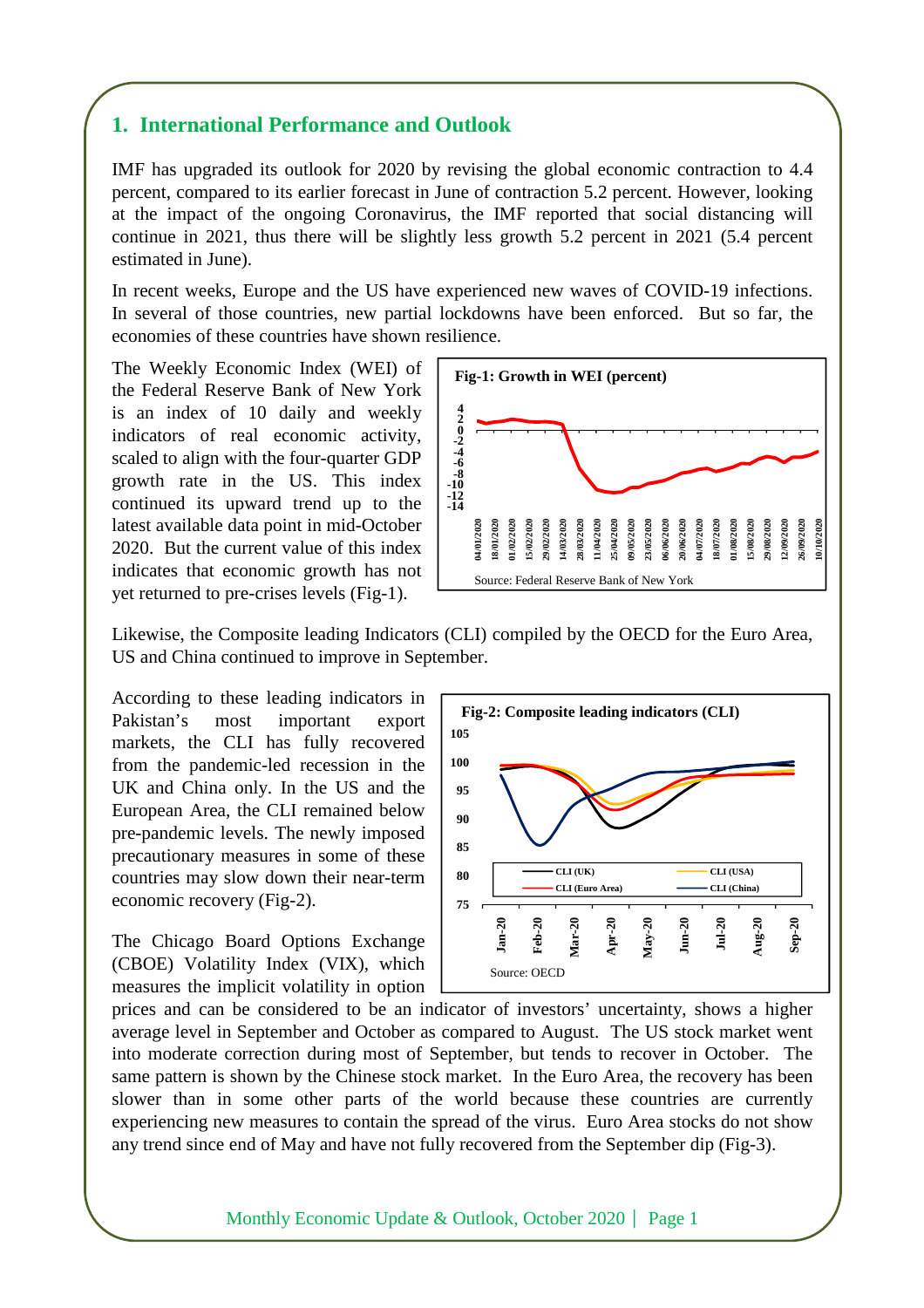

Information Handling Services (IHS) Markit, London–based global information provider released its final purchasing managers' indices (PMIs) for services in multiple countries. According to its latest update on October 23, 2020, U.S. Composite PMI Output Index posted 55.5 at the start of the final quarter of 2020, up from 54.3 in September and signaling the fastest increase in private sector business activity since February 2019. Further, business confidence picked up notably across the manufacturing and service sectors, signaling the greatest degree of confidence. In UK, private sector companies indicated another overall increase in business activity during October, but the rate of expansion slowed considerably since the previous month. This reflected a much weaker contribution from the service economy. Regarding Euro zone, business activity fell back into decline in October as accelerating growth of manufacturing output was overwhelmed by a steepening deterioration in the service sector amid rising COVID-19 worries. Germany was the only bright spot, as France and the rest of the region as a whole fell deeper into decline.

The differential paces of recovery are reflected in recent exchange rate movements. Since end September, the euro has lost strength against the USD, whereas the US currency further continued to weaken against the CHY (Fig-4).

Regarding International prices, energy prices fell 5.1 percent in September 2020, led by a 6.5 percent decline in crude oil. There was 2.4 percent increase in nonenergy commodity prices while Agricultural prices gained by 2.7 percent. In the same month, Food prices increased



by 3.5 percent mainly due to rise in oils and meals (+6.9 percent) and grains (+4.3 percent). However, Beverages and raw materials rose 1.8 percent and 0.9 percent, respectively. Fertilizer prices gained 1.2 percent, led by increases in Phosphate rock and Triple Super Phosphate (TSP).

Global economic outlook is still uncertain, though there is a high probability of economic recovery to pre-pandemic level in major trading partners of Pakistan.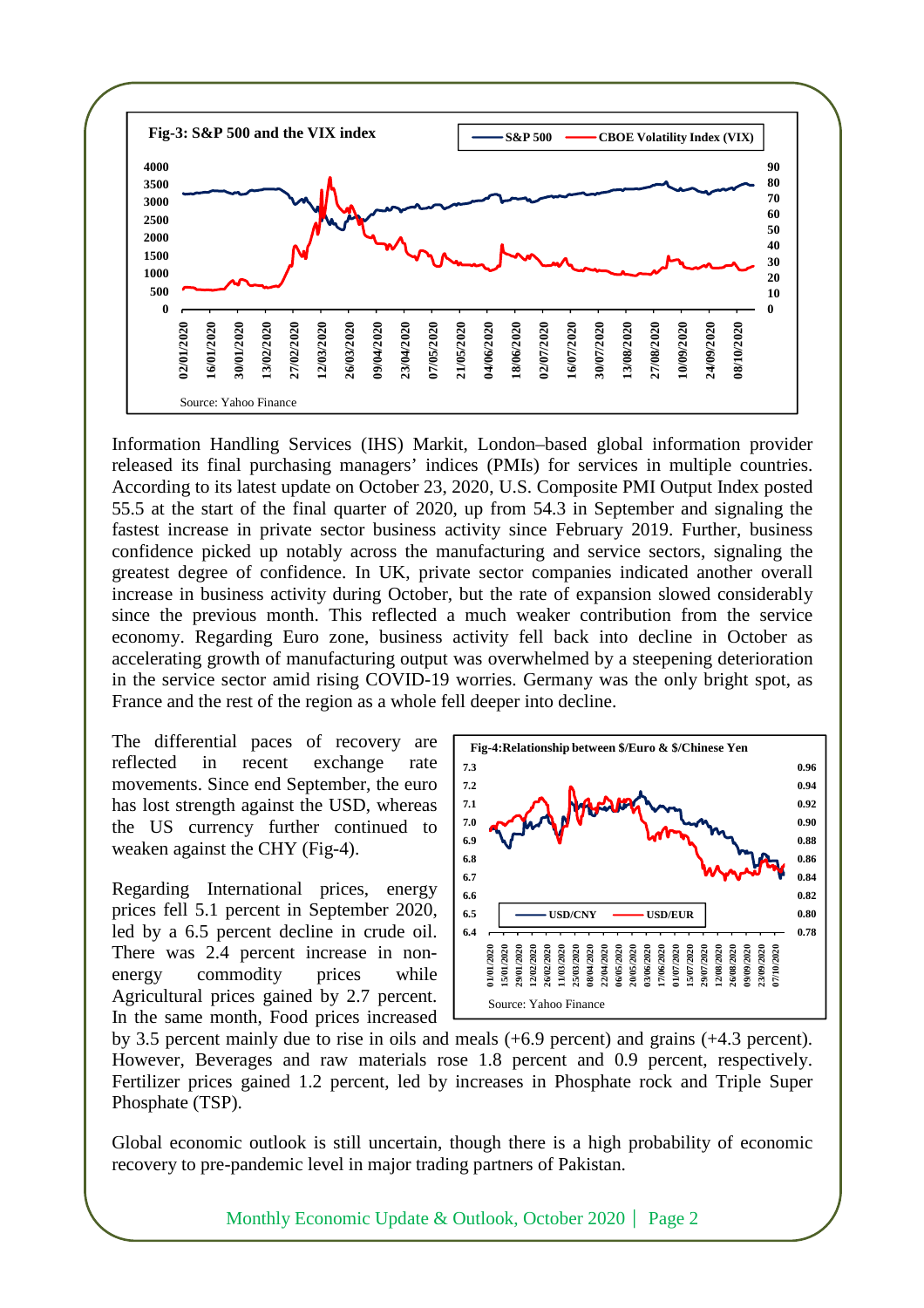## **2. Monthly Performance of Pakistan's Economy**

There are downside risks to the outlook, with resurgence of the COVID-19 infection as being the major risk. Earlier, Locust attacks and heavy monsoon rains affected major and minor crops, disrupting food supply chain, thus built inflationary pressures. However, domestic economic activities started to recover, as lockdown measures were lifted and base effects materialized. Still, Pakistan's near-term economic prospects are promising. Significant uncertainty over the evolution of the pandemic and availability of a vaccine, demand compression measures to curb imbalances, along with unfavorable external conditions, all weigh on the outlook.

## **2.1 Real Sector**

#### **2.1-a Agriculture**

Preliminary estimates of major Kharif crops during FY2021 reported that the production of sugarcane increased to 75.6 million tonnes from 66.4 million tonnes of last year's production showing an increase of 14 percent. Rice production estimated at 8.2 million tonnes, showing an increase of 10.4 percent over corresponding period of last year's production of 7.4 million tonnes. However, the preliminary estimates for cotton production remained low to 8.5 million bales showing a decline of 6.9 percent against last year's production level of 9.2 million bales due to decline in area under cultivation as well as unprecedented rains. Maize production estimated at 7.86 million tonnes, slightly declined by 0.3 percent compared to 7.88 million tonnes production of last year.

The menace of desert locusts has now been completely brought under control in the country. Total area surveyed during 2020 was  $6,12,938$  km<sup>2</sup> and total area controlled was 11,341 km<sup>2</sup>. Out of 133 districts in Pakistan, locusts have not been reported in any district during the last one week. [27<sup>th</sup> SWAC-TOC Virtual Meeting on Locust Surveillance and Control  $(12<sup>th</sup> October, 2020)$ ].

Fertilizer offtake during the Kharif 2020 remained higher compared to last year. Specifically, urea and DAP offtake rose by 0.8 percent and 22.0 percent respectively, compared to same season of last year. The total offtake of all fertilizers in this Kharif season was 4.307 million tonnes against 4.044 million tonnes estimates of Kharif 2019 with 6.5 percent increase.

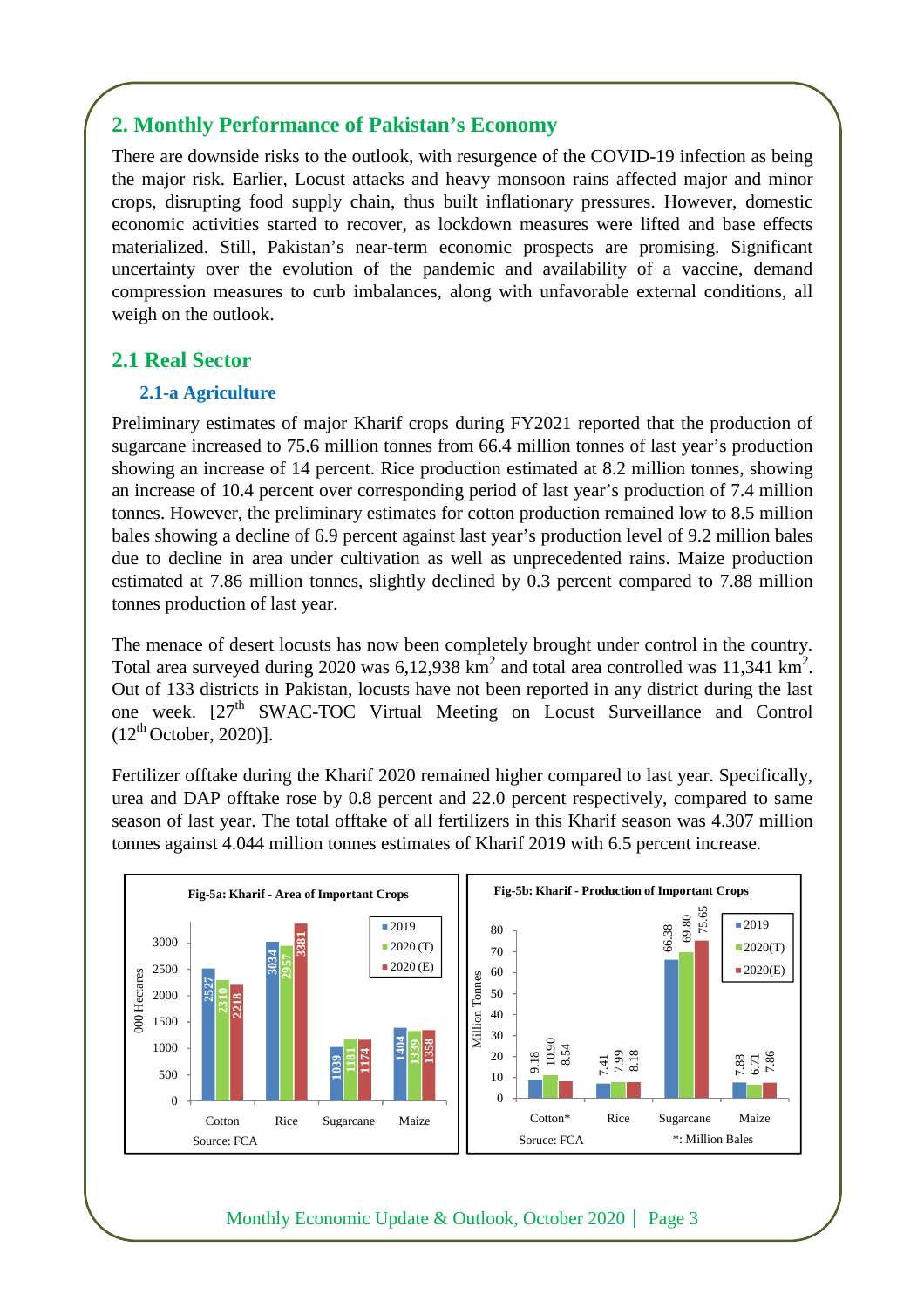#### **2.1-b Manufacturing**

First two months of FY 2021 reflected a revival of economic activities in the country as LSM grew by 3.7 percent (-5.9 percent during July-August FY 2020). YoY LSM increased by 1.2 grew by 3.7 percent (-5.9 percent during July-August FY 2020). YoY LSM increased by 1.2 percent in August FY 2021 (-6.1 percent August FY 2020). However, heavy rains restricted manufacturing activities in August 2020 and LSM plunged to -6.8 percent on MOM basis (10.7 percent July 2020). During During July-August FY 2021, production data of LSM from the Oil Companies Advisory Committee (OCAC) comprising 11 items, Ministry of Industries 36 items and Provincial Bureau of Statistics 65 items, have recorded increase of 0.34 percent, 1.96 percent and 1.37 percent respectively. 1.96 percent and 1.37 percent



During July-September FY2021, total cement dispatches in the country jumped by 22 percent to 13.6 million tonnes (11.1 million tonnes last year). Domestic dispatches increased by 18.8 percent to 10.8 million tonnes in July-September FY 2021 (9.1 million tonnes last year). Exports went up 35.7 percent to 2.7 million tonnes (2.0 million tonnes last year).

In August FY 2021, on YoY basis, Textile having the highest weight in LSM increased by 2 percent and Food Beverages & Tobacco, the second major subsector, increased by 8.3 percent. On MoM basis, Leather products, wooden products, fertilizers, chemicals and engineering products grew by 27.3, 16.7, 9.5, 1.1 and 0.3 0.3 percent respectively. While other subsectors including Textile, Food Beverages & Tobacco, Automobile and Non Non-metallic Mineral Products dipped by 0.01, 6.0, 8.7 and 25.5 percent, respectively on MoM basis.  $\begin{array}{ccc}\n\frac{1}{2} & \frac{1}{2} & \frac{1}{2} & \frac{1}{2} \\
\frac{1}{2} & \frac{1}{2} & \frac{1}{2} & \frac{1}{2} \\
\frac{1}{2} & \frac{1}{2} & \frac{1}{2} & \frac{1}{2} \\
\frac{1}{2} & \frac{1}{2} & \frac{1}{2} & \frac{1}{2} \\
\frac{1}{2} & \frac{1}{2} & \frac{1}{2} & \frac{1}{2} \\
\frac{1}{2} & \frac{1}{2} & \frac{1}{2} & \frac{1}{2} \\
\frac{1}{2} & \frac{1}{2} & \frac{1$ Fractional S<sub>R</sub><br>  $\frac{1}{2}$   $\frac{1}{2}$   $\frac{1}{2}$   $\frac{1}{2}$   $\frac{1}{2}$ <br>
y jumped by 22 percent<br>
tches increased by 18.8<br>
Ilion tonnes last year).<br>
last year).<br>
in LSM increased by 2<br>
ctor, increased by 8.3<br>
ilizers, chemicals

During July-September FY2021, total car sale increased by 2.7 percent while production plunged to 23.8 percent. However, on MoM basis in September FY2021, production and sale increased by  $68.8$  and 19.9 percent respectively, while on YoY basis, total trucks  $\&$  buses production and sale increased by 7.1 and 45.8 percent respectively. increased by 68.8 and 19.9 percent respectively, while on YoY basis, total trucks & buses<br>production and sale increased by 7.1 and 45.8 percent respectively.<br>**2.2 Inflation**<br>The Consumer Price Index (CPI) based monthly inf

## **2.2 Inflation**

basis in September 2020 as compared to 11.4 percent in the same month of last year. On MoM basis, it increased by 1.5 percent in September 2020 as compared to an increase of 0.6 percent in the August 2020. The CPI during July-September FY 2021 recorded against 10.1 percent during the same period last year.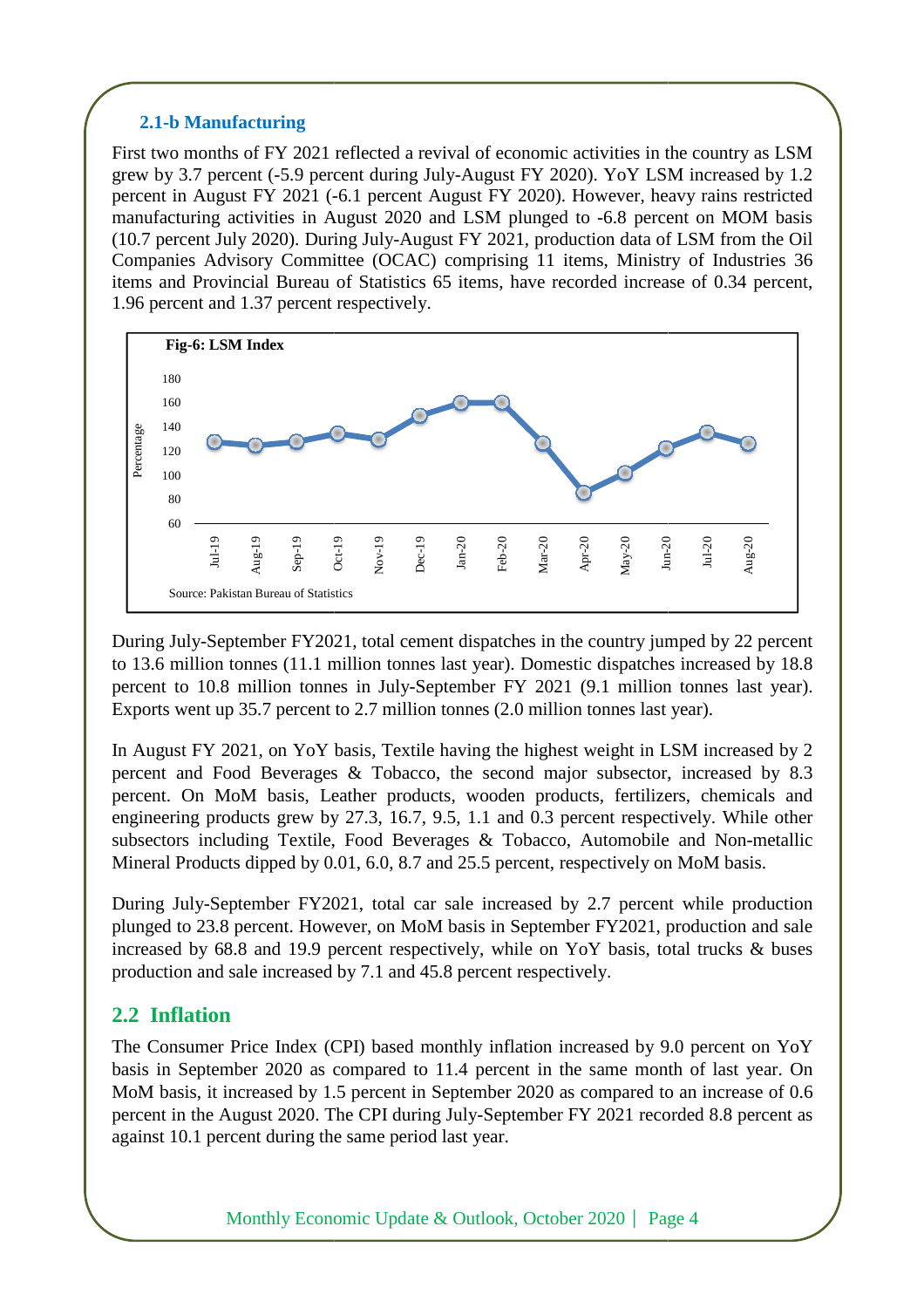

CPI increase due to the abnormal spike in the prices of perishable items. The spike witnessed in prices of tomatoes and onion on account of crops damaged due to heavy rains/flood. It is a temporary phenomenon; the price trend will be ease out in November once the local production starts arriving in the market. Sensitive price Indicator (SPI) monitors the price movement of 51 essential items on a weekly basis, for the week ended on 22nd October 2020, decreased by 0.23 percent. The inflation rates of some selected countries during the current fiscal year FY2021 are given below:

| <b>Inflation rate selected Countries</b> |                    |       |                      |      |                   |               |
|------------------------------------------|--------------------|-------|----------------------|------|-------------------|---------------|
| <b>Month</b>                             | <b>Pakistan</b>    | India | <b>Bangladesh</b>    | Iran | <b>Uzbekistan</b> | <b>Turkey</b> |
| $Jul-20$                                 | 9.3                | 6.7   |                      | 26.9 | 14.4              | 11.8          |
| Aug-20                                   | 8.2                | 6.7   |                      | 30.4 |                   | 11.8          |
| $Sep-20$                                 | 9.0                | 7.3   | 6.0                  | 34.4 |                   | 11.8          |
| $\sim$<br>$\sim$                         | $\sim$ $\sim$<br>. | .     | $\sim$ $\sim$<br>. . | - -  |                   | $ -$          |

Source: Central Bank of Bangladesh, Ministry of Statistics and Program Implementation India, Pakistan Bureau of Statistics and Trading Economics

## **2.3 Fiscal**

Under Government's unprecedented measures to mitigate the impact of pandemic and to revive economic activity, the fiscal sector has witnessed a substantial improvement during the first two months of FY2021. The fiscal deficit during July-August, FY2021 stood at 0.9 percent of GDP, showing a significant improvement over the same period last year when it was recorded at 1.2 percent of GDP. Similarly, primary balance posted a surplus of Rs 69 billion (0.2 percent of GDP) during July-August, FY2021 against a deficit of Rs 55 billion (-0.1 percent of GDP).



Higher non tax revenues helped the government to reduce the fiscal deficit to Rs 415 billion during July-August, FY2021 against Rs 499 billion in the comparable period of last year. Non tax revenues grew by 71 percent to reach Rs 156 billion in the first two months of current fiscal year against Rs 91 billion last year.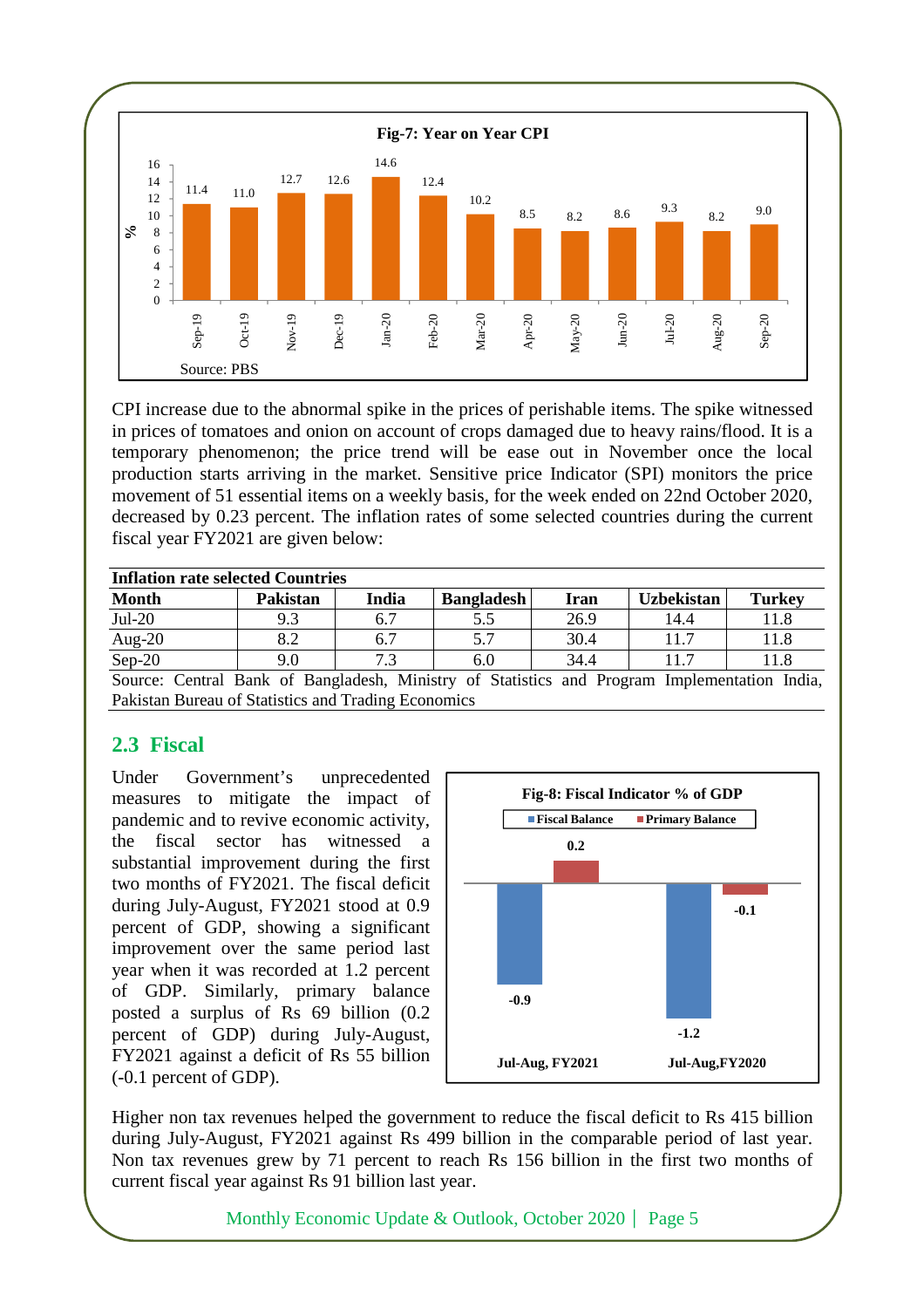### **FBR Tax Collection**

FBR has performed remarkably well as it has surpassed the tax collection target of Rs 970 billion set for the first quarter of current fiscal year by Rs 34.1 billion. Provisional tax collection stood at Rs 1,004.1 billion during July-September, FY2021 against Rs 959.1 billion in the same period of last fiscal year, thus grew by 4.7 percent. First quarter of FY2021 has witnessed 5.8 percent growth in domestic tax collection. Within domestic, direct taxes grew by 4.2 percent, sales tax by 6.4 percent while FED increased by 12.4 percent. On the other hand, customs duty declined by 1.3 percent. Similarly, Rs 70.1 billion refunds have been issued during the first quarter of current fiscal year against Rs 44.6 billion in the comparable period of last year. It has provided significant support in the revival of economic activity in the country.

## **2.4 Monetary**

During  $1<sup>st</sup>$  July -  $2<sup>nd</sup>$  October, 2020, Broad Money (M2) witnessed a cumulative expansion of Rs 103.4 billion (growth of 0.5 percent) against Rs 28.7 billion (growth of 0.2 percent) last year. The contributor in the growth of money supply is Net Foreign Assets (NFA) which stood at Rs 289.1 billion compared to Rs 233.4 billion last year. Within NFA, NFA of the SBP expanded by Rs 125.3 billion compared with Rs 187.8 billion last year. NFA of the scheduled banks increased by Rs 163.8 billion against Rs 45.6 billion last year. Net Domestic Assets (NDA) of the banking system contracted by Rs 185.7 billion compared to contraction of Rs 204.7 billion last year. This was driven by lower budgetary borrowing from scheduled banks, more than seasonal retirement by Private Sector Credit and Commodity Operation financing.

NFA point contribution in M2 remained 1.37 percent compared to 1.30 percent last year. Whereas, NDA point contribution decreased to 0.88 percent against -1.14 percent last year. Expansion in NFA of banking system partially offset by contraction in NDA.

The Private Sector Credit (PSC) witnessed the retirement of Rs 122.4 billion as compared to the retirement of Rs 49.4 billion last year. Private sector credit demand remained muted primarily for working capital requirement in the wake of surplus inventories particularly the manufacturing concern. Borrowing of the textile sector (one of the major subsectors of manufacturing) remained subdued due to enough liquidity received in the form of tax refunds in the wake of lockdown. Moreover, credit requirement will start picking up from October – November, after the arrival of cotton in the market. Fixed investment loans increased during the period under review compared last year, primarily driven by activities in textile, energy and construction sector.

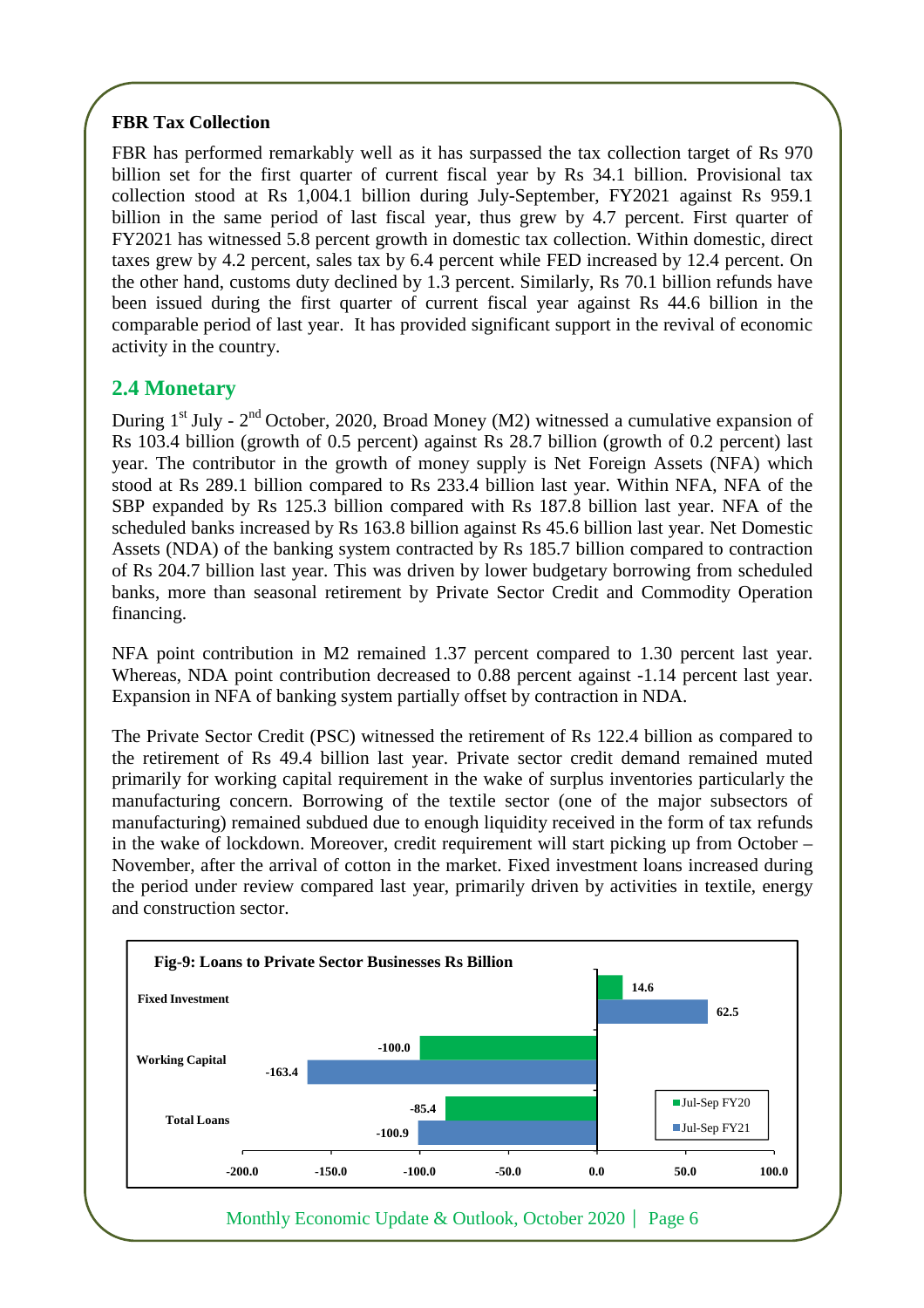## **2.5 External Sector**

In September 2020, Current Account remained in surplus (\$73 million) for third consecutive month, it was last happened in 2004. Thus, Current Account posted a surplus of \$792 million (1.2 percent of GDP) during Q1 FY2021 against a deficit of \$1492 million last year (2.3 percent of GDP). On MOM basis, exports increased by 29.2 percent to \$1.95 billion during September 2020 as compared with \$1.5 billion in August 2020. On YoY basis, exports increased by 3.8 percent to \$1.95 billion during September 2020 as compared with \$1.879 billion in September 2019 while Exports during Q1 FY2021 decreased by 10.5 percent to \$5.358 billion as against \$5.985 billion last year.

The government lifted the ban on exports of seven products classified as personal protective equipment (PPE) in a bid to allow manufacturers to honour international orders. Exports are expected to recover in the coming months owing to resumption of economic activities in the top export destinations for Pakistani goods.

The total imports in July-September FY2021 stood at \$10.6 billion against \$11.0 billion last year, thus decreased by 3.8 percent. Consequently, trade deficit increased by 4.0 percent to \$5.25 billion during July-September, FY2021 as compared to \$5.0 billion last year.

The textile sector exports (63 percent share in total exports) increased by 2.9 percent in value over the last year. Value added exports (40.4 percent share in total exports) increased by 8.2 percent (value). The quantities of value-added exports have gone down in double digits. The higher unit price of the value added has provided some support to declining exports of textile.

The Petroleum group (share of 20.6 percent in total imports) decreased by 26.5 percent (value), of which import of petroleum crude decreased by 15.9 percent (value) and increased by 30 percent (quantity).

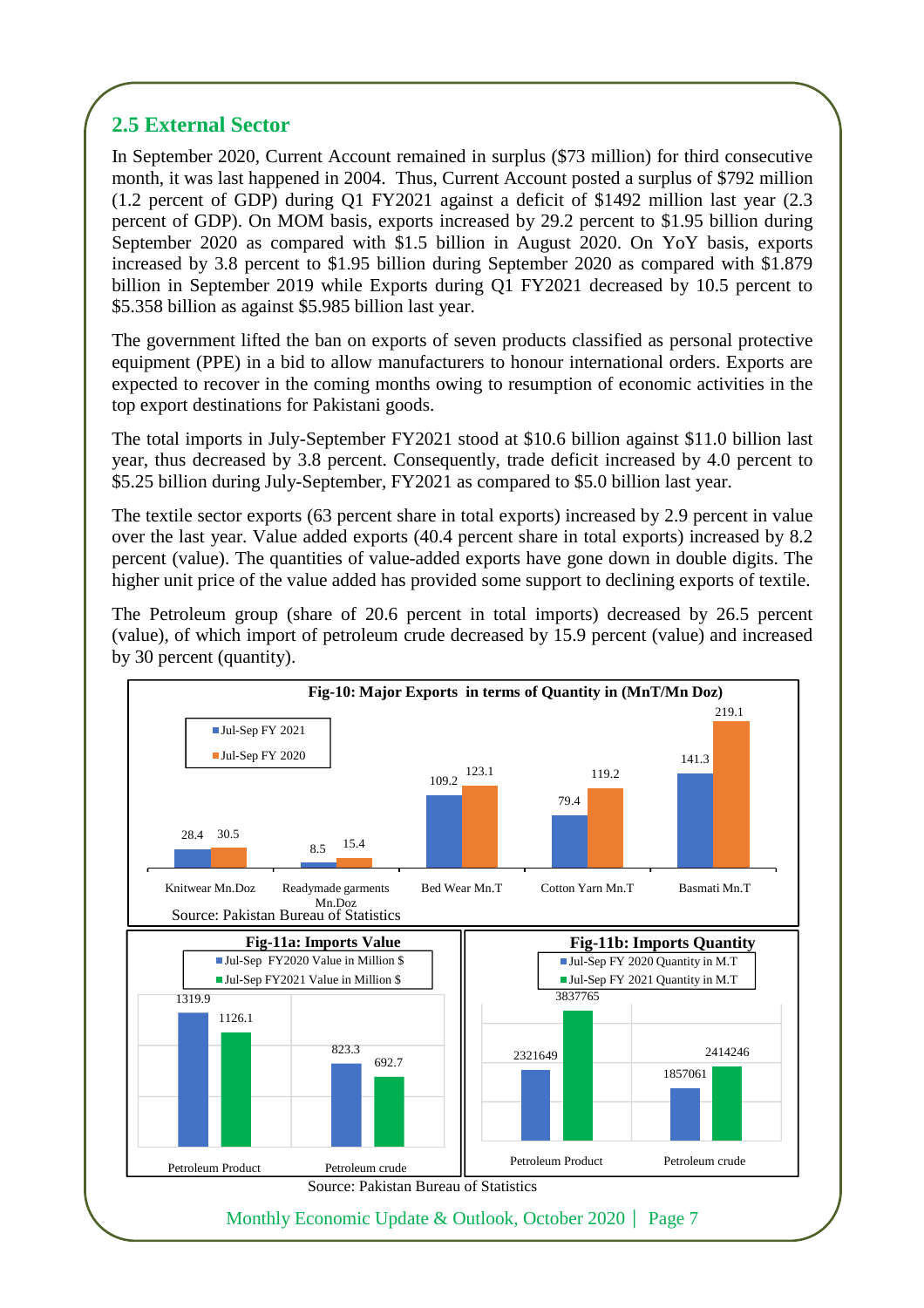FDI increased by 68.2 percent to \$189 million on MoM basis in September 2020 against \$ 112.3 million in August 2020. On YoY basis, FDI decreased by 50.7 percent during September 2020 and reached to \$ 189 million as compared to \$ 383.5 million in September 2019. During July-September FY2021, FDI decreased by 23.8 percent and reached to \$ 415.7 million as compared to \$545.5 million last year.



#### **2.5.1 Foreign Portfolio Investment**

Foreign Private Portfolio Investment recorded a net outflow of \$32.2 million in September 2020 and a net outflow of \$ 108.5 million during July-September FY2021. Countries with major inflows are UAE (\$52.1 million) and Singapore (\$ 5.5 million). While outflows destinations were UK (\$ 85.3 million), US (\$ 68.9 million) and Luxembourg (\$ 19.5 million). The total foreign portfolio investment recorded an outflow of \$ 26.8 million during July-September FY2021 as against inflow of \$ 344.5 million last year. Foreign Public Portfolio Investment registered a net inflow of \$21.9 million in September 2020. The trend of FPI is depicted below:



#### **2.5.2 Worker's Remittances**

During July-September FY2021, remittances rose to \$ 7.1 billion against \$ 5.4 billion last year, with a growth of 31.1 percent. On YoY basis, remittances increased by 31.2 percent in September 2020 to \$2.3 billion (\$ 1.7 billion in September 2019). On MoM basis, remittances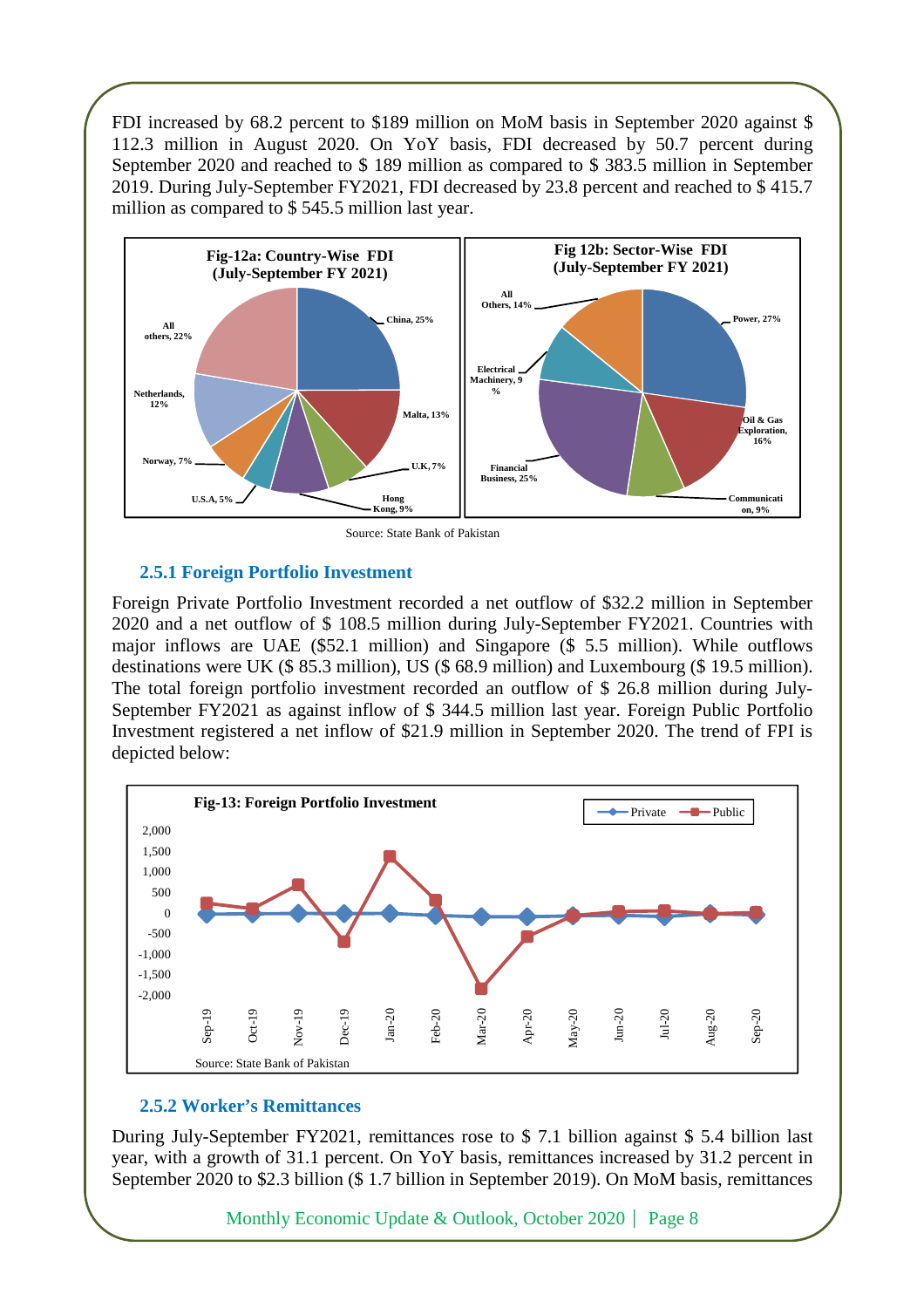increased by 9.0 percent in September 2020 to \$2.3 billion (\$ 2.1 billion in August 2020). Share of remittances from Saudi Arabia is 29.1 percent (\$ 2080.5 million), U.A.E 19.9 percent (\$ 1420.8 million), USA 8.9 percent (\$ 632.6 million), U.K 13.8 percent (\$ 985.5 million), other GCC countries 11 percent (\$ 784.4 million), Malaysia 0.8 percent (\$ 56.3 million), EU 8.4 percent (\$ 601.4 million) and other countries 8.1 percent.

## **2.5.3 Foreign Exchange Reserves**

Pakistan's total liquid foreign exchange reserves increased to \$19.3 billion by the end of September 2020, up by \$4.1 billion over end-September 2019. The breakup of reserves accumulation in September 2020 shows that the SBP's reserves stood at \$12.1 billion (\$7.9 billion last year) and \$7.2 billion (\$7.3 billion last year) in commercial banks' reserves. The present reserves level provides the import cover of around 3 months.

## **2.6 Performance of KSE Index**

After five months of continuous growth, Pakistan Stock Exchange (PSX) lost its upward trend momentum in September 2020. The KSE-100 index shed 539 points (1.3 percent) to close at 40,571 points on  $30<sup>th</sup>$  September 2020. Market capitalization lost Rs 7.2 billion (0.09 percent) and settled at 7,643 billion on  $30<sup>th</sup>$  September 2020. The figure below shows that major world indices have also shown a downward trend in September 2020.



## **2.7. Social Sector**

- Under Ehsaas Emergency Cash Program till 23-10-2020, Rs 179.2 billion has been disbursed to 14.8 million beneficiaries while new target is 16.9 million beneficiaries against the allocation of Rs 203 billion. Cash payments under the program to the families of dead beneficiaries and with biometric failures will continue till 30-10-2020.
- Under Kamyab Jawan Youth Entrepreneurship Scheme, Rs 1,116 million has been disbursed till August 2020 to the youth for various businesses.
- During September 2020, Bureau of Emigration and Overseas Employment has registered 1,326 Pakistanis for employment in different countries.
- Overseas Pakistanis Foundation has received 250 applications of the destitute families of overseas Pakistanis out of which 114 cases have been approved and an amount of Rs 46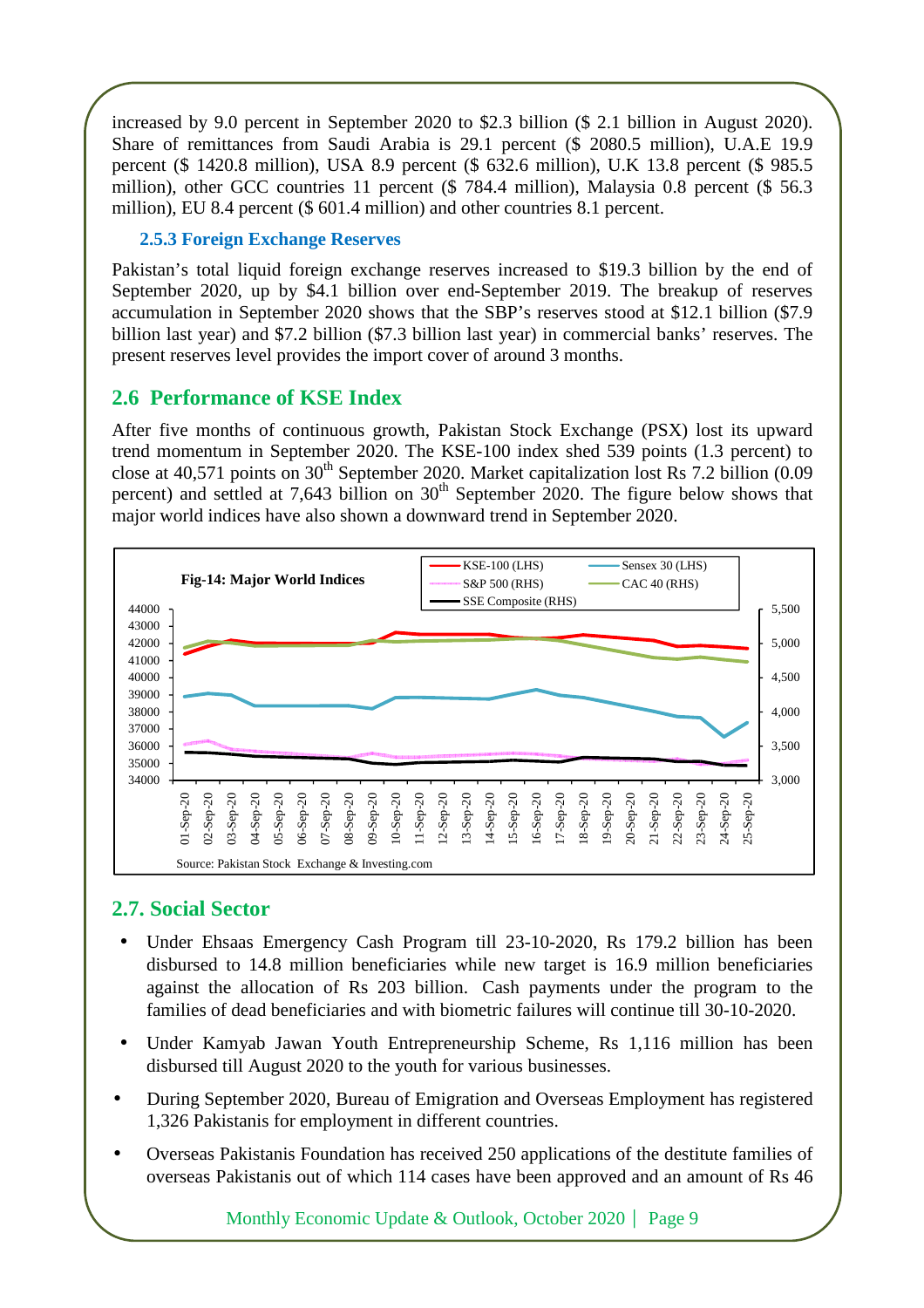million has been disbursed, whereas remaining 136 cases are under process for disbursement.

- During September, 4,214 returnees have registered themselves on OEC's 'Online Job Portal for Overseas Employment and Reintegration'. The data has been shared with all stakeholders including OPF, NAVTTC, BISP, SMEDA, BE&OE with a request to facilitate the returnees as per mandate of the respective Organizations.
- Government has allocated Rs 33 billion for payment of markup subsidy for affordable housing finance over a period of 10 years. For this purpose, Finance Division, Government of Pakistan and State Bank have signed a memorandum of understanding.

#### **National Poverty Graduation Programme**

- It aims to assist the ultra-poor including women by transferring livelihood assets and providing trainings to 176,877 households in 23 districts of 4 provinces of Pakistan.
- Since inception till  $30<sup>th</sup>$  September 2020, 30,249 livelihood productive assets have been transferred to the ultra-poor while during the month of September, 287 livelihood assets were distributed out of which over 96 percent assets were transferred to the woman.
- PPAF through its 24 Partner Organizations has disbursed 56,183 interest free loans amounting to Rs 1,925 million during the month of September 2020. Since inception till 30<sup>th</sup> September 2020, a total of 950,103 interest free loans amounting to Rs 32.74 billion have been disbursed to the borrowers.

### **PPAF COVID-19 Economic Revival Programme**

- Under this programme, PPAF has partnered with 19 organizations and covers 109 Union Councils in the 19 poorest districts across Khyber Pakhtunkhwa, Balochistan and Sindh.
- Since inception till  $30<sup>th</sup>$  September 2020, a total of 62,056 households have received economic revival assistance in the form of livestock fodder, food packages, agricultural inputs, emergency interest free loans, small enterprise and kitchen gardening. During September 2020, 5821 households who received economic revival assistance.

### **Health Services**

- 40 laboratories in the major cities across the country have been designated to support COVID diagnostics, and are undergoing trainings to collect the samples from suspected cases on bio-safety and bio-security standards.
- 769 Public and Private Hospitals in all major cities and 154 districts of Pakistan are engaged for COVID management and isolation capacity has also been increased. Regular oxygen supply is being ensured for the large number of COVID positive requiring low or high flow oxygen.
- 29,700 beds are currently allocated for COVID patients, 3,061 ventilators are available for serious cases of which 25 percent are currently occupied, while 1,401 non-COVID vents can potentially be used for surging capacity.
- Till 16-10-2020, Rs 6.8 billion out of allocation of Rs 14.5 billion has been authorized for the execution of 52 development projects in FY 2021 to Ministry of National Health Services, Regulations & Coordination.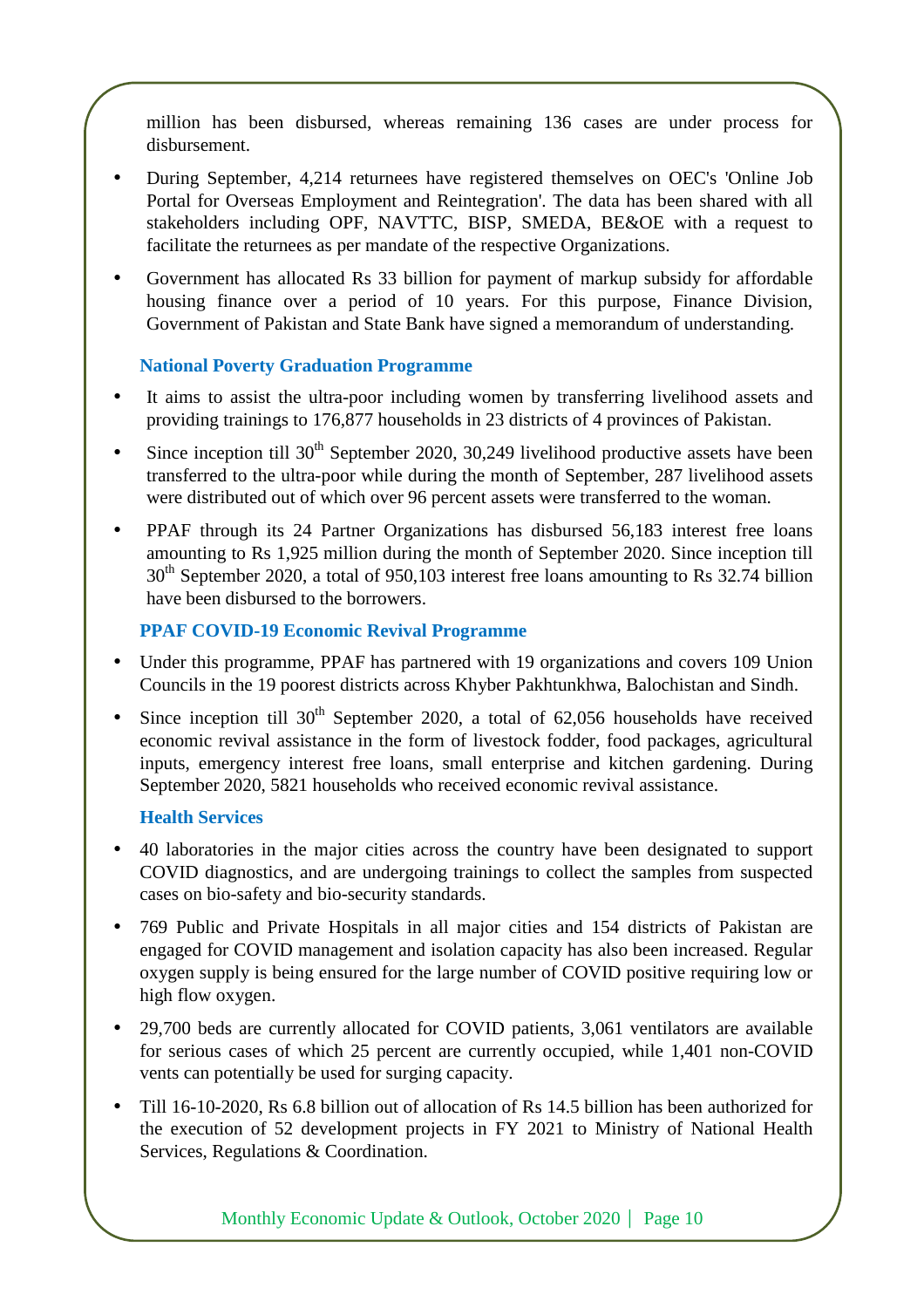#### **Education**

- Registration of Deeni Madaris has been started through massive media campaign all over the country. During September 2020, 100 Madaris have been registered.
- Rs 4.5 billion has been allocated for 28 development projects of Ministry of Federal Education and Professional Training. Out of which Rs 2.24 billion has been authorized till  $16<sup>th</sup>$  October, 2020.
- M/o Federal Education & Professional Training is working on the development of detailed implementation plan and budget for two major World Bank-funded programs on Education Response, Recovery, and Resilience to COVID crisis.
- Rs 29.5 billion for 113 on-going and 31 new development projects of HEC has been allocated and Rs 14.03 billion has been authorized to HEC till  $16<sup>th</sup>$  October, 2020.

## **3. Economic Outlook**

Economic recovery has been observed from the start of the new fiscal year. Most importantly the decrease in number of Corona virus cases and the resumption of economic activities have contributed in dampening the negative impact of health crisis on the economy. Economic recovery was seen in Q1 FY2021 and it is expected that this trend will continue but fears and risk factors are appearing due to the possible second wave of COVID.

## **3.1. Inflation**

Usually main drivers of the consumer price index are international commodity prices, especially food and oil products, the exchange rate, growth of broad money and the policy interest rate. However, in Pakistan most recently, CPI remained driven by higher food prices, while non-food inflation remained moderated. Supply disruption in food related commodities was mainly due to extended monsoon season which has built inflationary pressure. In recent weeks, the international food prices have rebounded somewhat, whereas oil prices declined and the PKR exchange rate slightly appreciated against the USD, thus easing out inflationary prospects.

There is no change in Indirect tax or other fiscal measures. Likewise, interest rate is kept same as per the policy interest rate in July 2020. Thus, accommodative Fiscal and Monetary Policy helped in controlling core inflation. The government is making all efforts to control inflation by smoothing supply even by expediting imports of sugar and wheat, which are considered as essential food commodities. On weekly basis, impact can be predicted from decline of 0.23% in SPI on 22<sup>nd</sup> October 2020. This decline occurred after seven weeks. On the basis of current economic scenario, headline inflation is expected to remain within a range of 7.3 to 9.3 percent in October 2020.

## **3.2. Agriculture**

Earlier, torrential rains during August 2020 have damaged cotton crop. Thus, its preliminary estimates are showing a decline of 6.9 percent against last year's production level. However, in recent data given by FCA in its meeting on  $22<sup>nd</sup>$  October, 2020, there is significant improvement in the production of rice and sugarcane. Rice production is showing an increase of 10.4 percent, while that of sugarcane posted an increase of 14 percent over production in last year. There is slight decline of 0.3 percent in Maize production. Therefore, prospects for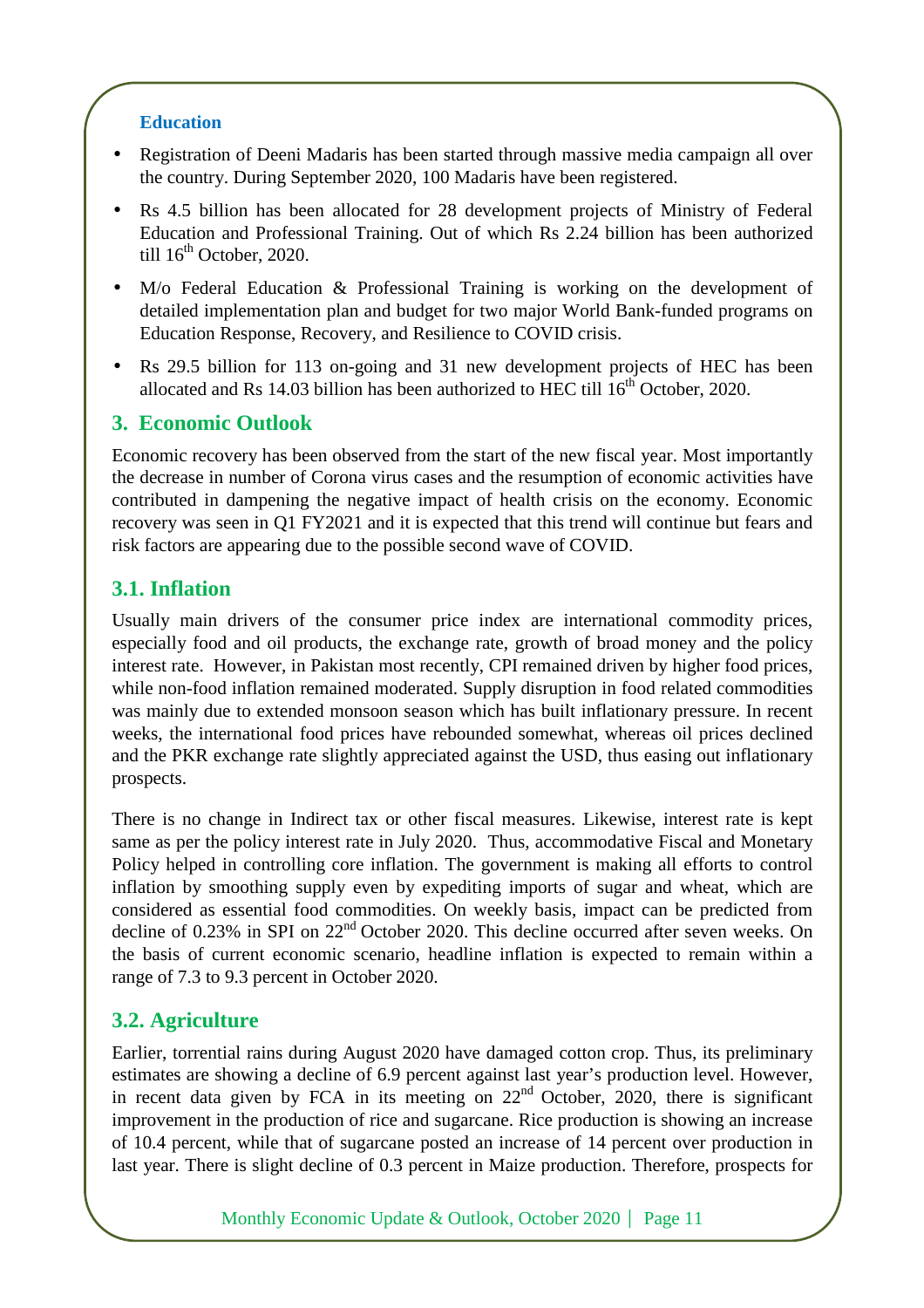crop sector growth are encouraging. Similarly, livestock will benefit from green pasture and is expected to post healthy growth. Thus, Agriculture sector is expected to achieve its growth target of 2.8 percent quite easily.

## **3.3. Industrial activity**

Industrial activity, measured by the LSM index, is vulnerable to external conditions. Its exposure to developments in international markets, is illustrated in Fig-15 which compares the YoY growth rate of LSM with the weighted average Composite Leading Indicators in Pakistan's main export markets (CLI). LSM index is published with a time lag of around two months, whereas CLI is published with a one-month lag. In August 2020, the LSM index increased by 1.2



percent compared to August 2019. The positive growth in LSM is coherent with the further economic expansion in the main trading partners, and with the deceleration of the strength of that expansion as shown by the somewhat flattening CLI.

The CLI moved further upwards in September and also LSM is expected to show positive YoY growth, unless climatologically or other disturbances negatively impact industrial production. In any case, there is ample growth of liquidity in the Pakistan economy.

## **3.4. Overall economic activity**

Obtaining a useful indicator of ongoing overall economic activity is extremely important for policy purposes. The Monthly Economic Indicator (MEI) is based on combining monthly data of indicators that are proven to be correlated with GDP at constant prices. The MEI is scaled to align with annual GDP growth. It is a so-called global method, implying that changing any point or adding points to the series will affect all points in the indicator (the same is the case with other international indicators such as the CLI calculated and published by the OECD). Fig-16 presents the MEI on monthly basis since January 2019. It should be noted that some of the data underlying the September MEI are still provisional and may be revised next month. But based on available data, the MEI shows persistent growth in September, in continuation with the trend observed in the previous two months. It follows that economic growth in the first quarter of FY 2020-21 has shown persistent recovery.

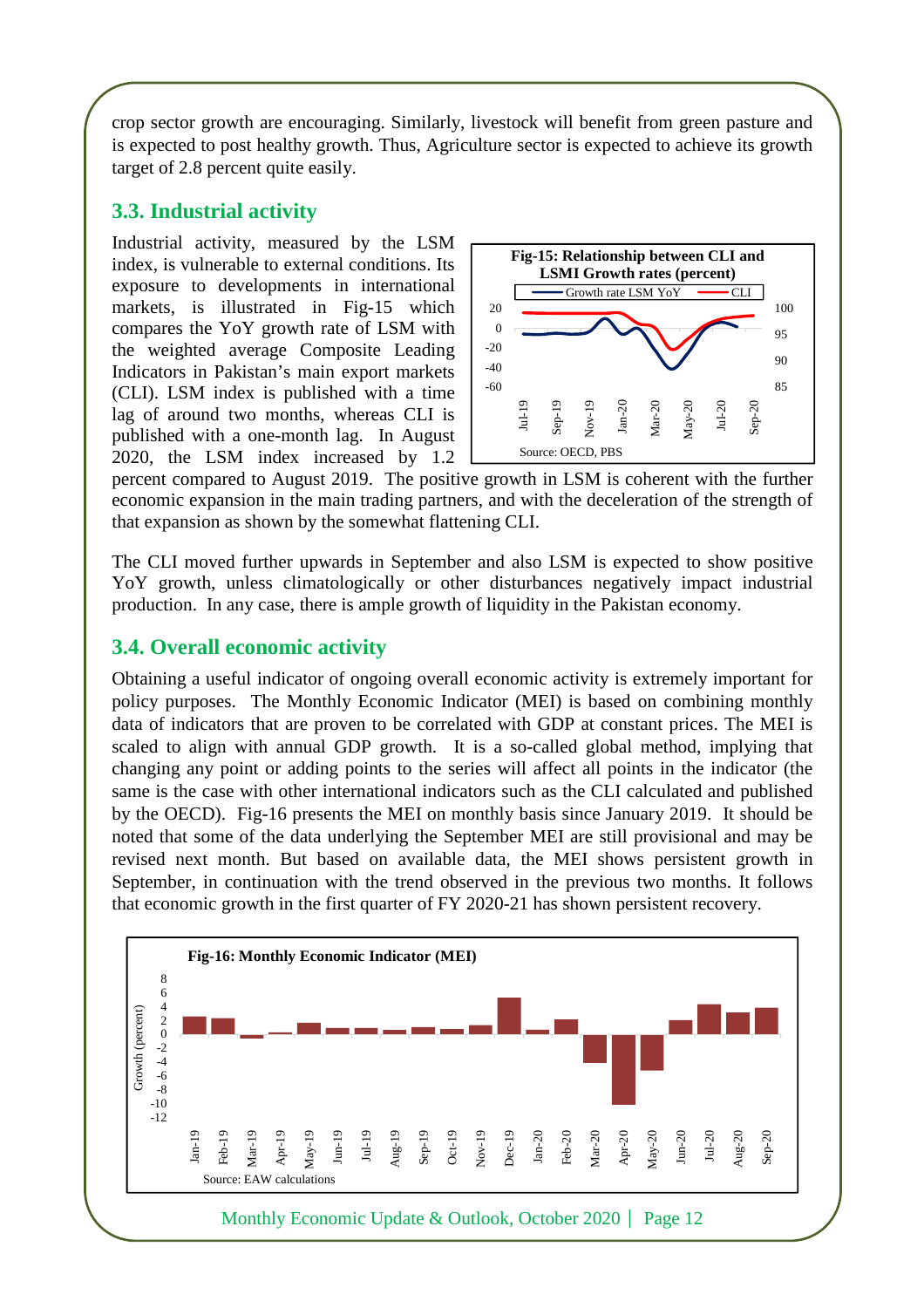## **3.5. External**

In the first quarter of the current fiscal year, both exports and imports have been recorded under their respective levels in the corresponding quarter of the previous fiscal year. Climatologically circumstances may have played a role in the observed export and import activity.

In October, following the rebound in economic growth in Pakistan, imports may re-join their level recorded last fiscal year. On the other hand, it may be expected that exports will still lag somewhat since economic activity in most of the trading partners has not yet fully recovered. Exports of goods and services in October may come in at around \$ 2.7 billion while imports may reach around \$4.3 billion. As a consequence, the deficit in goods and services may remain roughly stable when compared to September 2020.

In the first quarter of FY2021, remittances in USD were 31 percent higher than in the corresponding quarter of FY 2020. It is expected that the pattern will continue in October as well due to the policy measures that have positively affected the channels of remittances transfers. Further, remittances inflows are expected to remain higher than the trade deficit in goods and services.

## **3.6. Fiscal**

The continuation of fiscal consolidation efforts has paid off in terms of reducing fiscal deficit to 0.9 percent during the first two months of FY2021 against 1.2 percent last year. Similarly, the primary balance has been kept in surplus. Higher collection under non-tax revenues provided significant support to contain the fiscal deficit on lower side, while FBR tax collection surpassed its target set for Q1, FY2021. Therefore, fiscal deficit was contained within the target set for Q1, FY2021. Keeping in view the encouraging growth in FBR tax revenue collection during the first quarter of FY2021, and significant rise in non-tax revenues, it is expected that both will maintain its pace in the second quarter as well. Thus, it is expected that Fiscal deficit will remain as per targeted for Q2 FY2021 as well, however, the risk of high public spending due to COVID-19 may build pressure on expenditure in Q2 FY2021.

## **4. Way Forward**

Based on high frequency indicators, summarized in the MEI, economic growth is showing persistent recovery in Q1 FY2021. In absence of any adverse future shocks, the economy is on its way not only to rebound from the pandemic related crises, but also to record a reasonable growth rate for the full fiscal year.

Presently, inflation is one of the main challenges. However, the government is taking all possible measures to control it. Together with measures that ensure sufficient supply of goods, especially food related production, it is expected that inflation will remain under control whereas policy measures will contribute to better functioning markets.

Most importantly, although domestic economic activity is expected to recover, still the risk of pandemic attack persists if the SoPs are not fully followed. Thus, Pakistan's near-term economic prospects are promising subject to reducing uncertainty and restoring business confidence.

Monthly Economic Update & Outlook, October 2020 | Page 13

\_\_\_\_\_\_\_\_\_\_\_\_\_\_\_\_\_\_\_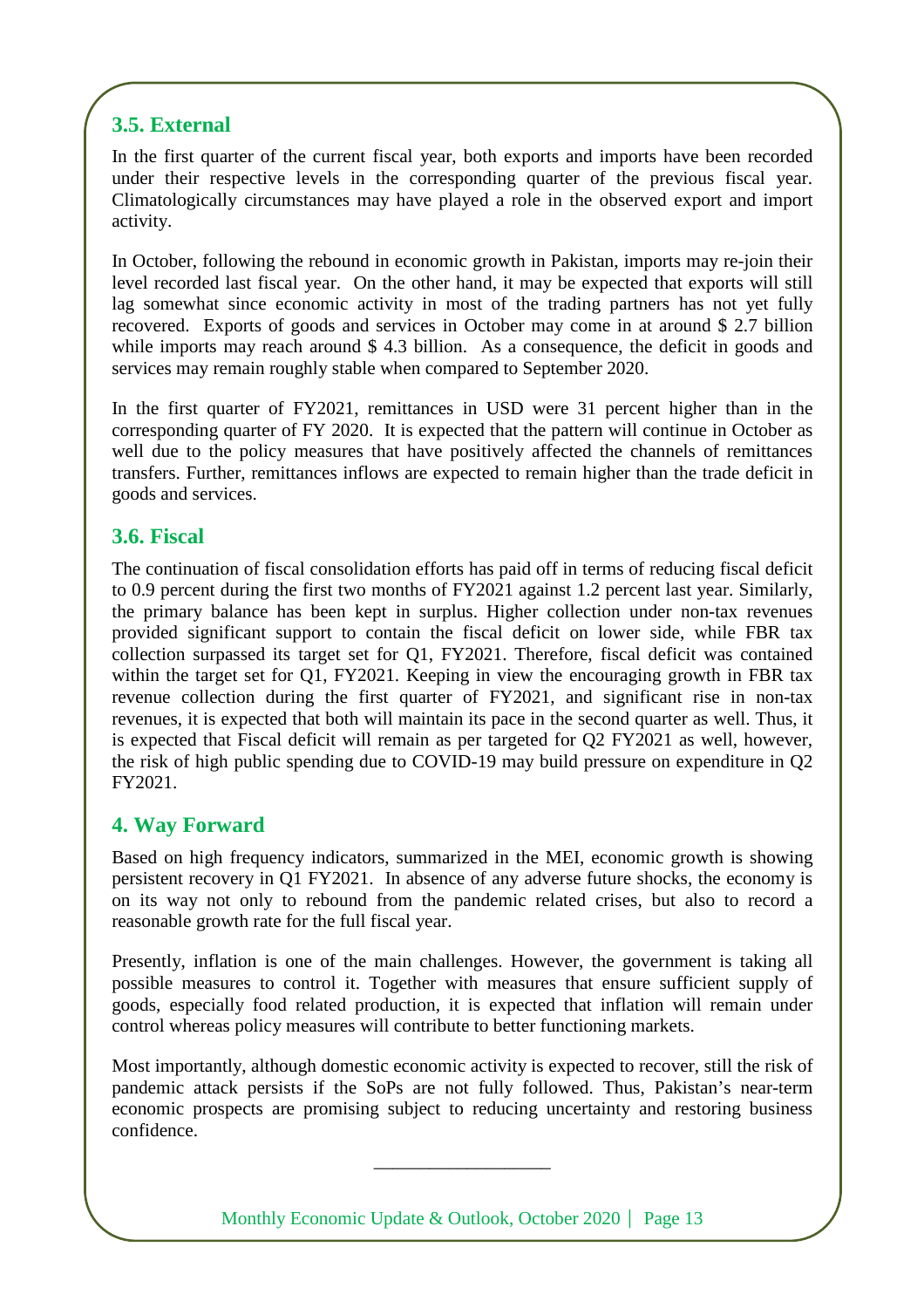## **Economic Indicators (26-10-2020)**

|                                                                        | 2019-20<br>(Jul-Sep)                                                       | 2020-21<br>(Jul-Sep)                                                        | percent<br><b>Change</b> |
|------------------------------------------------------------------------|----------------------------------------------------------------------------|-----------------------------------------------------------------------------|--------------------------|
| <b>External Sector</b>                                                 |                                                                            |                                                                             |                          |
| <b>Remittances</b> (\$ bn)                                             | 5.5                                                                        | 7.1                                                                         | $\uparrow$ 31.1          |
| <b>Exports</b> (\$ bn)                                                 | 6.0                                                                        | 5.4                                                                         | $\downarrow$ 10.5        |
| <b>Imports</b> $(\$ bn)$                                               | 11.0                                                                       | 10.6                                                                        | $\downarrow$ 3.8         |
| Trade Deficit (\$ bn)                                                  | 5.0                                                                        | 5.3                                                                         | $\uparrow$ 4.0           |
| <b>Current Account Balance (\$ bn)</b>                                 | $-1.5$                                                                     | 0.8                                                                         | ↑                        |
| Current Account Balance (percent of GDP)                               | $-2.3$                                                                     | 1.2                                                                         | ↑                        |
| $FDI$ (\$ mn)                                                          | 90.9<br>(Aug)                                                              | 112.3<br>(Aug)                                                              | $\uparrow$ 23.5          |
|                                                                        | 383.5<br>(Sep)                                                             | 189.0<br>(Sep)                                                              | $\downarrow$ 50.7        |
|                                                                        | 545.5                                                                      | 415.7                                                                       | $\downarrow$ 23.8        |
| Portfolio Investment-Private(\$ mn)                                    | 2.4<br>(Aug)                                                               | $-3.1$<br>(Aug)                                                             | ↓                        |
|                                                                        | $-13.6$<br>(Sep)                                                           | $-32.2$<br>(Sep)                                                            | ↓                        |
|                                                                        | 22.7                                                                       | $-108.5$                                                                    | ↓                        |
| Portfolio Investment-Public (\$ mn)                                    | 321.8                                                                      | 81.7                                                                        | $\downarrow$ 74.6        |
| <b>Total Foreign Investment (\$ mn)</b><br>(FDI &Portfolio Investment) | 890.0                                                                      | 388.9                                                                       | $\downarrow$ 56.3        |
| Forex Reserves (\$ bn)                                                 | 15.139<br>(SBP: 7.932)<br>(Banks: 7.207)<br>(On 23 <sup>rd</sup> Oct 2019) | 19.296<br>(SBP: 12.121)<br>(Banks: 7.175)<br>(On 23 <sup>rd</sup> Oct 2020) |                          |
| <b>Exchange rate (Rs/US\$)</b>                                         | 155.89<br>(On 23 <sup>rd</sup> Oct 2019)                                   | 161.27<br>(On 23 <sup>rd</sup> Oct 2020)                                    |                          |

**Source: SBP**